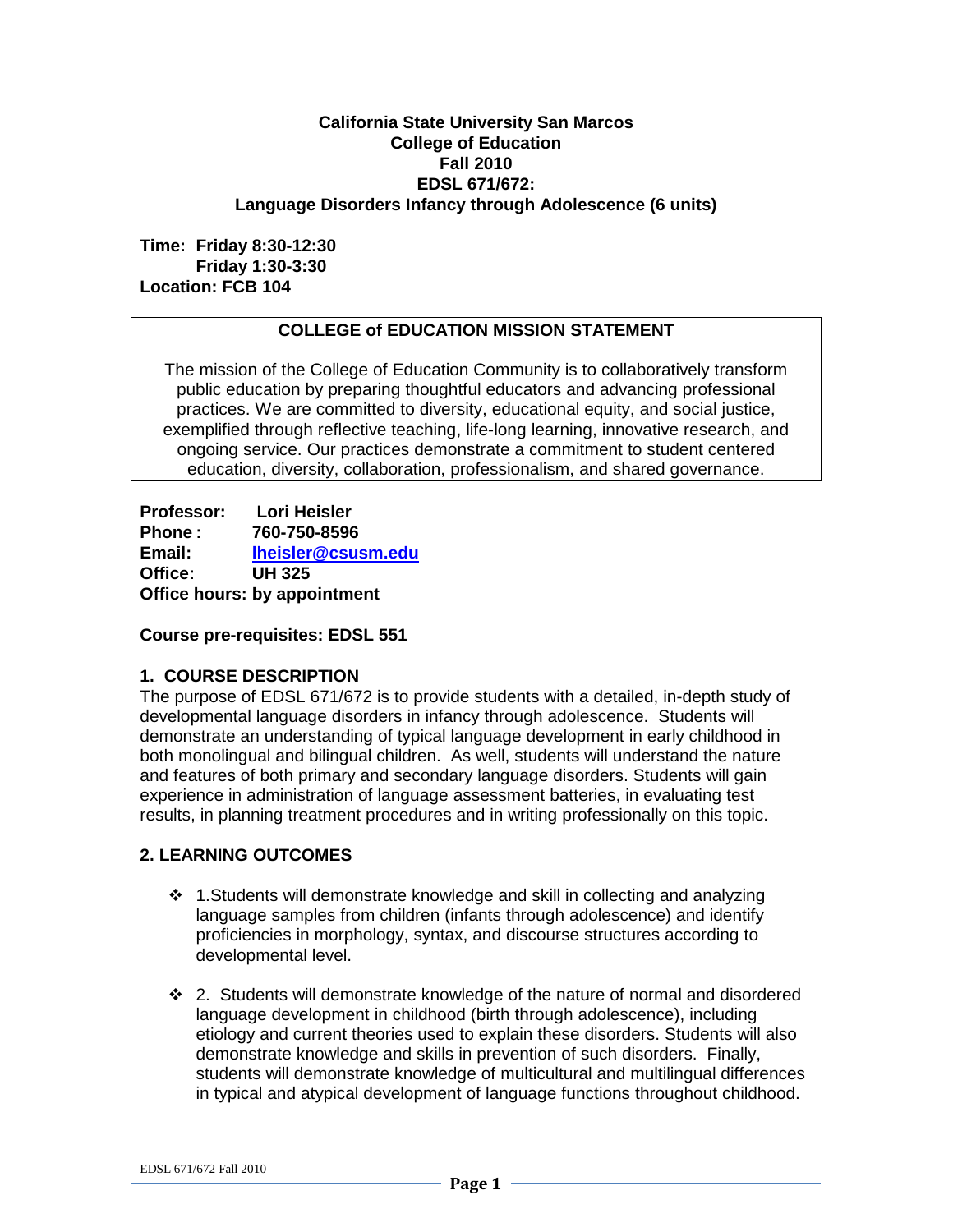- $\div$  3. Students will demonstrate knowledge and skills of assessment tools and techniques, proper administration of such tools, and appropriate evaluation, interpretation and write-up of assessment results, including techniques used with multicultural and multilingual populations.
- 4. Students will demonstrate knowledge and skills in treatment techniques and procedures, evidence-based practice, planning, selecting and writing up appropriate treatment goals/plans and understanding of how to administer such treatment, including techniques used with multicultural and multilingual populations.

### **3. REQUIRED TEXTS**

Paul, R. (2007). *Language Disorders from Infancy through Adolescence: Assessment and Intervention 3rd ed.,* St. Louis, MO: Mosby-Year Book, Inc.

Additional readings and journal articles will be posted on Moodle.

## **4. COURSE REQUIREMENTS**

#### **Professionalism**

Professionalism in this class is considered mandatory. While difficult to measure, your level of professionalism reflects your future abilities as a speech-language pathologist. For EDSL 671-672, professionalism consists of, but is not limited to: arriving to class on time, coming prepared to participate, politely acknowledging the contributions of your colleagues, turning off cell phones before class begins.

### **Research Article Summaries**

This assignment will consist of a 4, 1-page (typed in size 12 font, double spaced, with 1-inch margins) summaries of research articles that are required readings for class. The summaries are due as follows:

- 9-24-10 Washington & Craig, (2002). Morphosyntactic forms of African American English used by young children and their caregivers. *Applied Psycholinguistics, 23, 209-231.*
- *10-8-10* Plante & Vance, (1995). Diagnostic Accuracy of Two Tests of Preschool Language. *American Journal of Speech Language Pathology*, 4, 70-76.
- 11-12-10 Munoz, Gillam, Pena, & Gulley, Faehnle, (2003). Measures of Language Development in Fictional Narratives of Latino Children. *Language, Speech, and Hearing Services in Schools,* 34, 332-342.
- 12-3-10 Kohnert, Yim, Nett, Kan, & Duran, (2005). Intervention with linguistically diverse preschool children: A focus on Developing Home Languages. *Language, Speech, and Hearing Services in Schools, 36, 251-263.*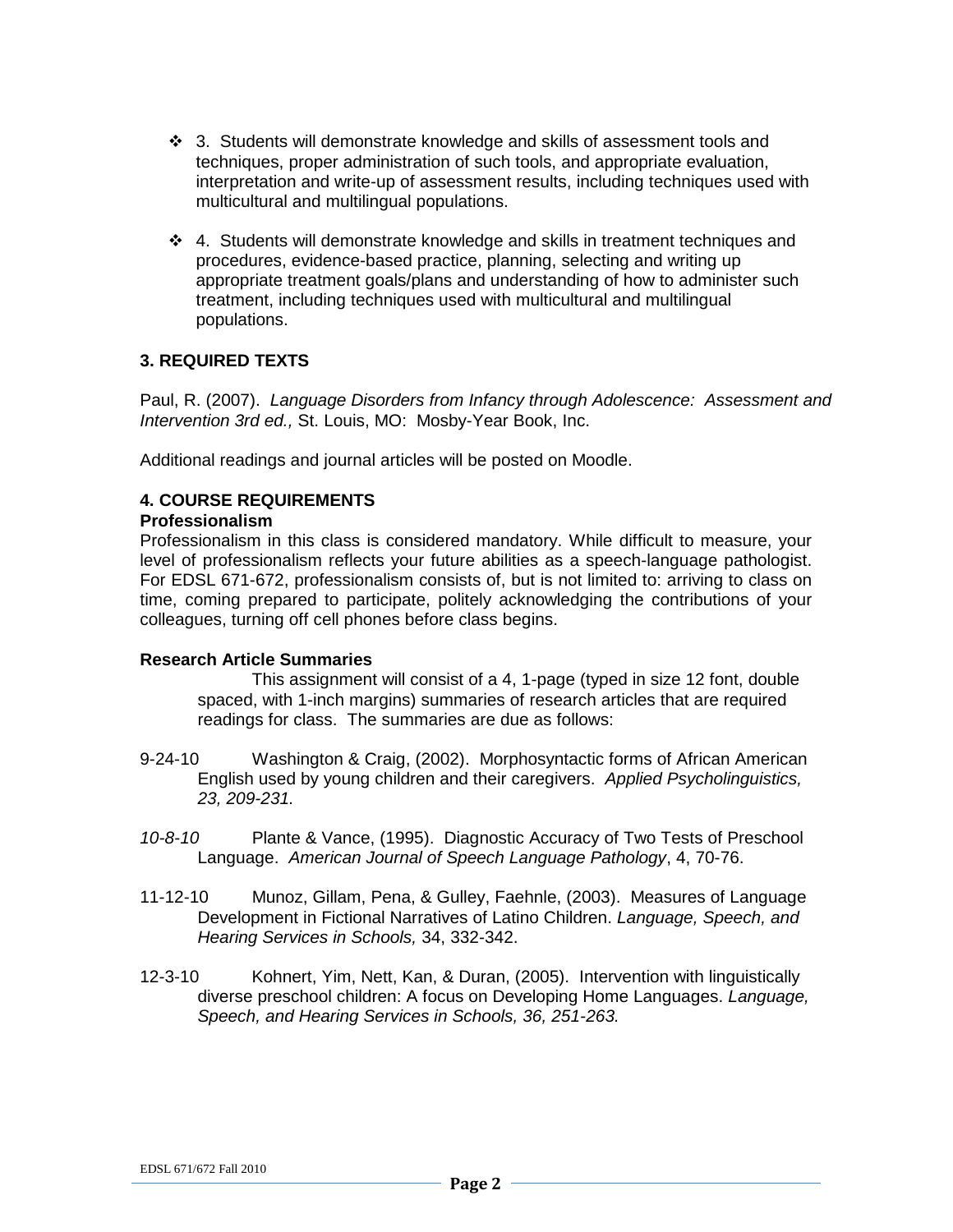### **Research Proposal**

This paper will consist of your review of three research papers on a topic of your choice related to speech-language disorders in children birth to 5 years of age. The papers you choose should be experimental research papers, not review papers. You must choose papers that we have not read for class. I reserve the right to request your journal papers for review before posting final paper grades.

Your paper should be no longer than 5 pages (typed in size 12 font, double spaced, with 1-inch margins) and should contain:

1) A brief review of the literature you have chosen to support your research idea

2) Your research question(s) and hypothesis/hypotheses

3) A brief description of your methodology

Final papers are due on **November 19, 2010** at the **beginning** of class. A hard copy of the paper is required. Your paper should be stapled and not contained in a display folder.

#### *Standardized Language Assessment*

Each student will administer a language assessment to a child according to the standardized procedures outlined in the test manual. You will then score the test according to the scoring procedure and write a 1-2 page summary reflecting on your experience. You must hand in your completed test protocol and written summary. Due 11-5-10.

### *Quizzes and in class assignments*

Quizzes and assignments will be conducted during class and will not be announced. Each quiz or assignment will be worth 10 points. There will be 12 in class quizzes or assignments throughout the semester, 10 of these will count towards your final grade.

#### *Intervention Strategies Plan***:**

Demonstrate intervention strategies planning based on the results of a case study assessment of a school aged child that will be provided in class. Within the intervention strategy plan you will be expected to determine where to begin intervention, and develop behaviorally written objectives based on assessment results. In addition you will identify and write out age appropriate and functionally relevant materials as well as script a method of intervention, specifying particular approach or approaches as appropriate. Certainly you would refer to your Paul text (chapters 13 & 15) for intervention and Management suggestions as well as other sources. Intervention Strategies Plan is due 12-10-10.

#### **Special Populations Presentation**

Each student will give a brief oral presentation (maximum ten minutes) on a syndrome or disorder chosen from a list to be distributed during Week 5. Each student must submit a handout summarizing the major issues related to the syndrome or disorder to the instructor two days prior to the presentation. This requirement should be similar to in-service presentation to professional colleagues. Consider using these special population handouts to develop a personal clinical handbook. The special populations presentations will be December 10, 2010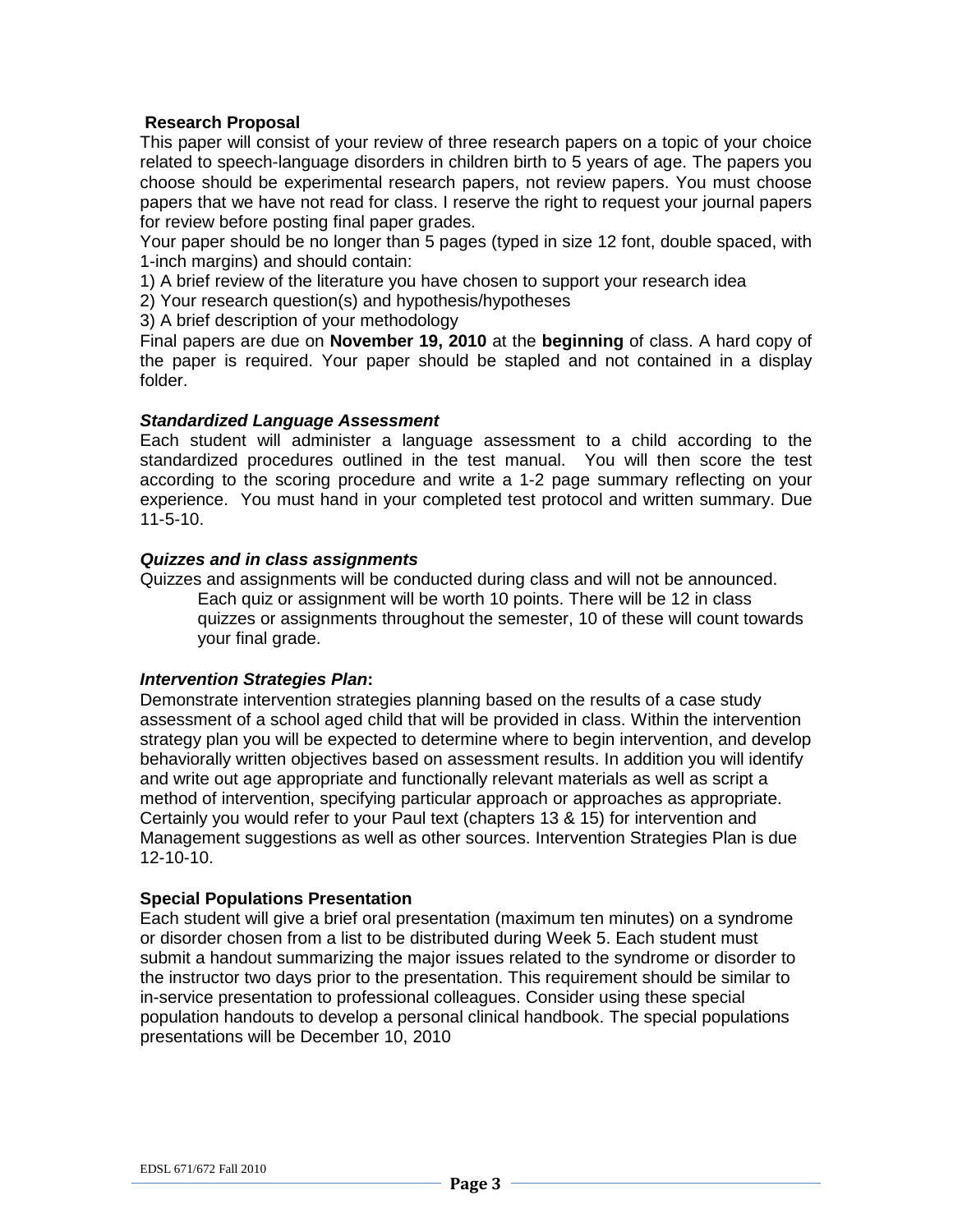#### **Examinations**

EXAM 1: 10-29-10 EXAM 2: 12-17-10

| <b>Course point system</b>              |            |
|-----------------------------------------|------------|
| Article Reviews (4 total)               | 80 points  |
| <b>Standardized Language Assessment</b> | 20 points  |
| In class assignments (top 10 total)     | 100 points |
| <b>Research Proposal</b>                | 100 points |
| <b>Intervention Strategies Plan</b>     | 100 points |
| Exam 1                                  | 100 points |
| Exam 2                                  | 100 points |
| <b>Special Populations Presentation</b> | 20 points  |
| <b>Special Populations Handout</b>      | 10 points  |
|                                         |            |

### TOTAL 630 POINTS

### **5. COURSE GRADING (percentage of total points):**

| A    | $80 - 82$ | в-   |
|------|-----------|------|
| – A- | $77 - 79$ | $C+$ |
| $B+$ | $73 - 76$ | C    |
| - R  | $70 - 72$ | .C-  |
|      |           |      |

**Submission Schedule:** Work must be submitted on time to receive full credit. Work submitted late will be reduced by 10% each day until it is received.

**Grading Emphasis:** Each written assignment will be graded approximately 80% on content (detail, logic, synthesis of information, depth of analysis, etc.), and 20% on mechanics (grammar, syntax, spelling, format, uniformity of citation, etc.).

#### **6. PROFESSIONAL AND ADMINISTRATIVE REQUIREMENTS**

- 1. "Person-first" language (e.g., "Student with Specific Language Impairment" rather than "Language Impaired student;" "Johnny who presents with Down Syndrome" rather than "My Down Syndrome student") must be used throughout all written and oral assignments and discussions.
- 2. Word process all written documents. Keep an electronic copy of all of your work. You will want these for your records and for potential future use as professional portfolio entries.
- 3. Complete and hand in all assignments on the due dates for full credit. If you have extraordinary circumstances that impact completion of your assignments, please inform the instructor(s). Any time that you have questions or concerns, please contact the instructor(s) immediately.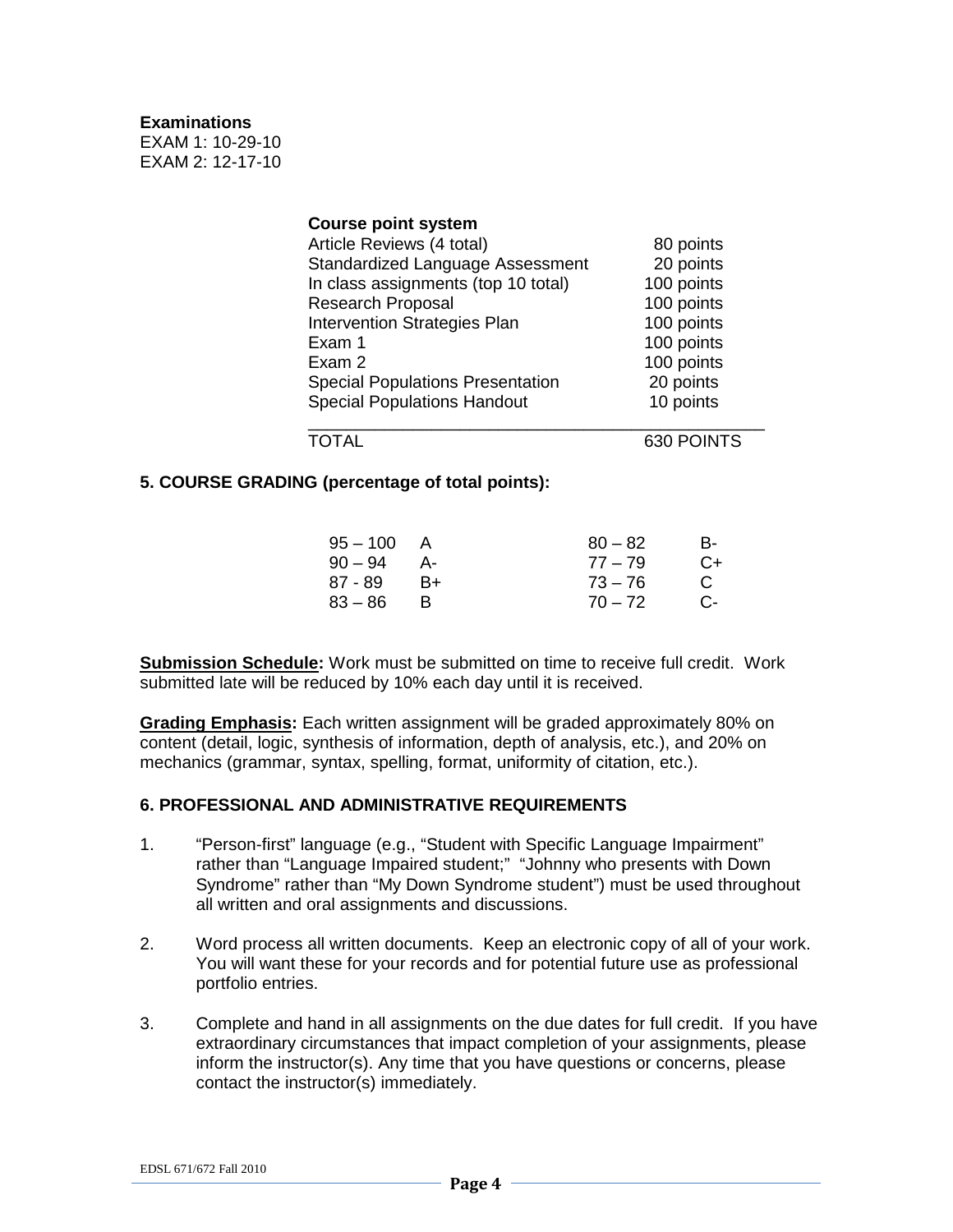4. Participate actively in class discussions and group activities and demonstrate positive interpersonal skills with classmates, the instructors, and guests.

| Date                | Topic                            | <b>Additional Readings</b> | Paul Chapters   |
|---------------------|----------------------------------|----------------------------|-----------------|
| 9-17-10 AM          | Normal Language                  | Bliss Chapter 2,3,4        |                 |
|                     | Development                      |                            |                 |
| 9-17-10 PM          | Models of Language               | Weismer $& Evans(2002)$    | Paul Chapter 1  |
|                     | <b>Disorders</b>                 |                            |                 |
| 9-24-10 AM          | Normal Language                  | Washington & Craig         |                 |
| <b>Article</b>      | Development (CCF)                | (2002)                     |                 |
| <b>Review One</b>   |                                  |                            |                 |
| Due                 |                                  |                            |                 |
| 9-24-10 PM          | Speech and Language<br>Sampling  |                            |                 |
| 10-1-10 AM          | <b>Evaluation and Assessment</b> |                            | Paul Chapter 2  |
| 10-1-10 PM          | Assessment-Prelinguistic         |                            | Paul Chapter 6  |
|                     | Assessment-Emerging              |                            | Paul Chapter 7  |
|                     | Assessment-Developing            |                            | Paul Chapter 8  |
| 10-8-10 AM          | Assessment-                      | Plante & Vance $(1995)$    |                 |
| <b>Article</b>      |                                  |                            |                 |
| <b>Review Two</b>   |                                  |                            |                 |
| Due                 |                                  |                            |                 |
| 10-8-10 PM          | Intervention -Prelinguistic      |                            | Paul Chapter 6  |
|                     | Intervention-Emerging            |                            | Paul Chapter 7  |
|                     | Intervention-Developing          |                            | Paul Chapter 8  |
| $10-15-10$ AM       | Intervention                     | Yoder& Warren (2001)       |                 |
|                     |                                  | Robertson & Weismer        |                 |
|                     |                                  | (1999)                     |                 |
| 10-15-10 PM         | Intervention                     | <b>Johnson</b> (2006)      |                 |
| 10-22-10 AM         | Intervention                     |                            |                 |
| 10-22-10 PM         | Child Language Disorders in      | Bliss Chapter 13 & 14      | Paul Chapter 5  |
|                     | a Pluralistic Society            |                            |                 |
|                     | Multicultural issues/dialect     |                            |                 |
| 10-29-10 AM         | <b>EXAM</b>                      |                            |                 |
| 10-29-10 PM         | <b>Guest Speaker</b>             |                            |                 |
| 11-5-10 AM          | Lg/Reading/Learning              | <b>Bliss Chapter 5</b>     | Paul Chapter 10 |
| <b>Standardized</b> |                                  |                            |                 |
| language            |                                  |                            |                 |
| assessment          |                                  |                            |                 |
| due                 |                                  |                            |                 |
| 11-5-10 PM          | Role of School SLP               |                            |                 |
| $11-12-10$ AM       | Assessing Language for           | Brackenburry & Pye         | Paul Chapter 11 |
|                     | Learning                         | (2005)                     | Paul Chapter 13 |
|                     | <b>Assessing Advanced</b>        |                            |                 |
|                     | Language                         |                            |                 |
| 11-12-10 PM         | Discourse Overview               | Bliss Chapter 6,16,17      |                 |
| <b>Article</b>      | Narrative Analysis               | Munoz, Gillam, Pena, et    |                 |

# **7. Tentative Schedule:**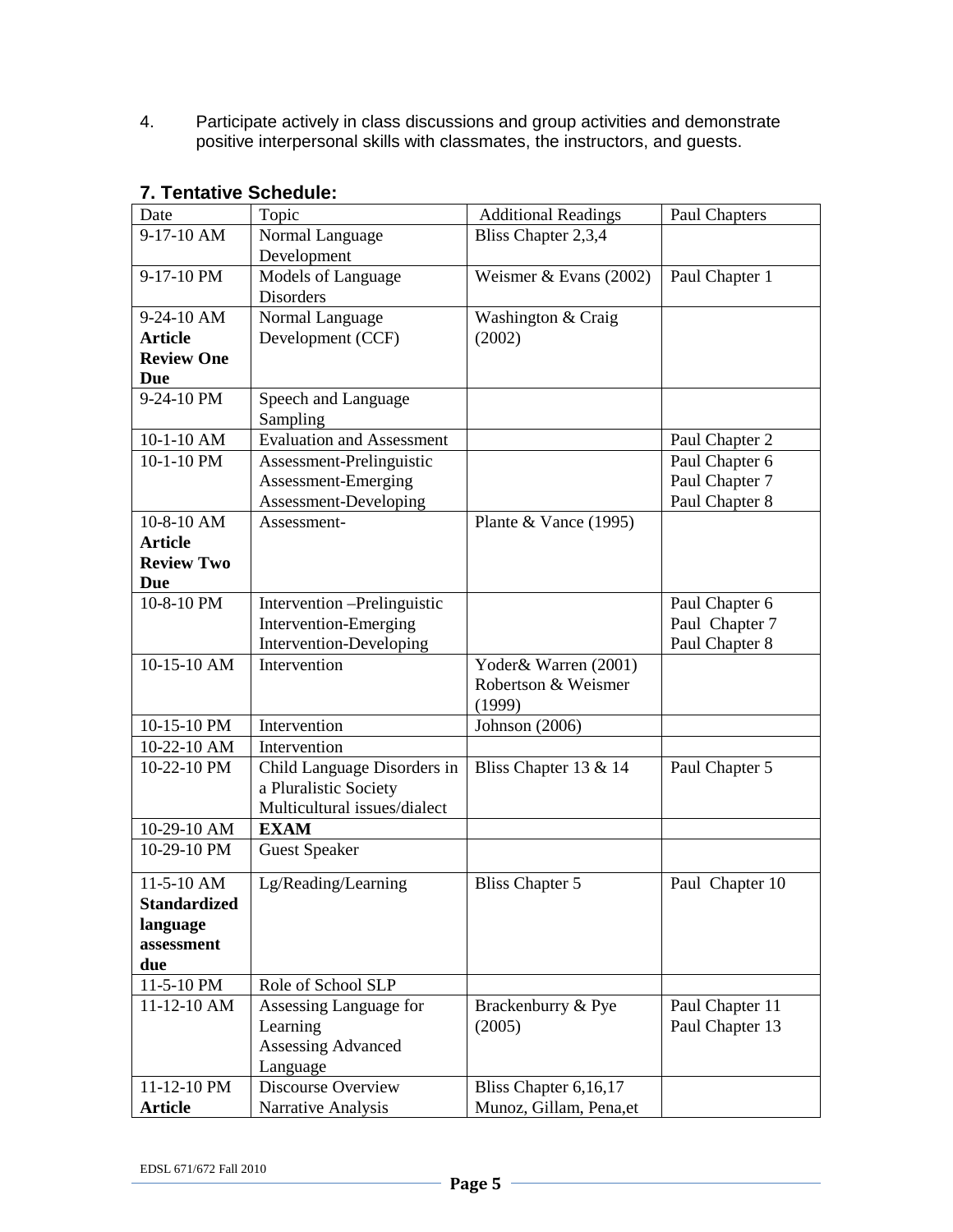| <b>Review Three</b> |                              | al, (2003)              |                 |
|---------------------|------------------------------|-------------------------|-----------------|
| Due                 |                              |                         |                 |
| 11-19-10 AM         | Assessment                   | Illerbrun, Haines, &    |                 |
| <b>Research</b>     |                              | Greenough               |                 |
| proposals due       |                              | Spalding, Plante,       |                 |
|                     |                              | Farinella, (2006)       |                 |
| 11-19-10 PM         | Assessment                   |                         |                 |
| $11 - 26 - 10$      | Thanksgiving                 |                         |                 |
| AM/PM               |                              |                         |                 |
| $12 - 3 - 10$ AM    | Intervention-Language for    |                         | Paul Chapter 12 |
|                     | Learning                     |                         | Paul Chapter 14 |
|                     |                              |                         |                 |
| 12-3-10 PM          | <b>Intervention-Advanced</b> | Kohnert, et al., (2005) |                 |
| <b>Article</b>      | Language                     |                         |                 |
| <b>Review Four</b>  |                              |                         |                 |
| Due                 |                              |                         |                 |
| 12-10-10 AM         | <b>Special</b>               |                         | Paul Chapter 4  |
|                     | <b>Populations/Student</b>   |                         |                 |
|                     | <b>Presentations</b>         |                         |                 |
| $12 - 10 - 10$      | <b>Special Populations/</b>  |                         |                 |
| <b>Intervention</b> | <b>Student Presentations</b> |                         |                 |
| <b>Strategies</b>   |                              |                         |                 |
| <b>Plan Due</b>     |                              |                         |                 |
| 12-17-10 AM         | <b>EXAM</b>                  |                         |                 |
| 12/17/10 PM         | Wrap up                      |                         |                 |
|                     |                              |                         |                 |
|                     |                              |                         |                 |

### **8. COLLEGE of EDUCATION ATTENDANCE POLICY**

Due to the dynamic and interactive nature of courses in this field, all students are expected to attend all classes and participate actively. At a minimum, students must attend more than 80% of class time, or s/he may not receive a passing grade for the course at the discretion of the instructor. Individual instructors may adopt more stringent attendance requirements. Should the student have extenuating circumstances, s/he should contact the instructor as soon as possible. *(Adopted by the CoE Governance Community, December, 1997).*

### **Attendance and Participation for this course:**

The course deals with complex material processed in a variety of ways. Structured interactions, group processes, oral presentations, guided discussion of readings, and development of assessment and treatment skills are the norm. **Students are expected to have read assigned materials by the date indicated in the syllabus, and should be prepared to discuss readings individually or in variously structured groups.** The degree of your engagement in these processes forms the basis for points assigned.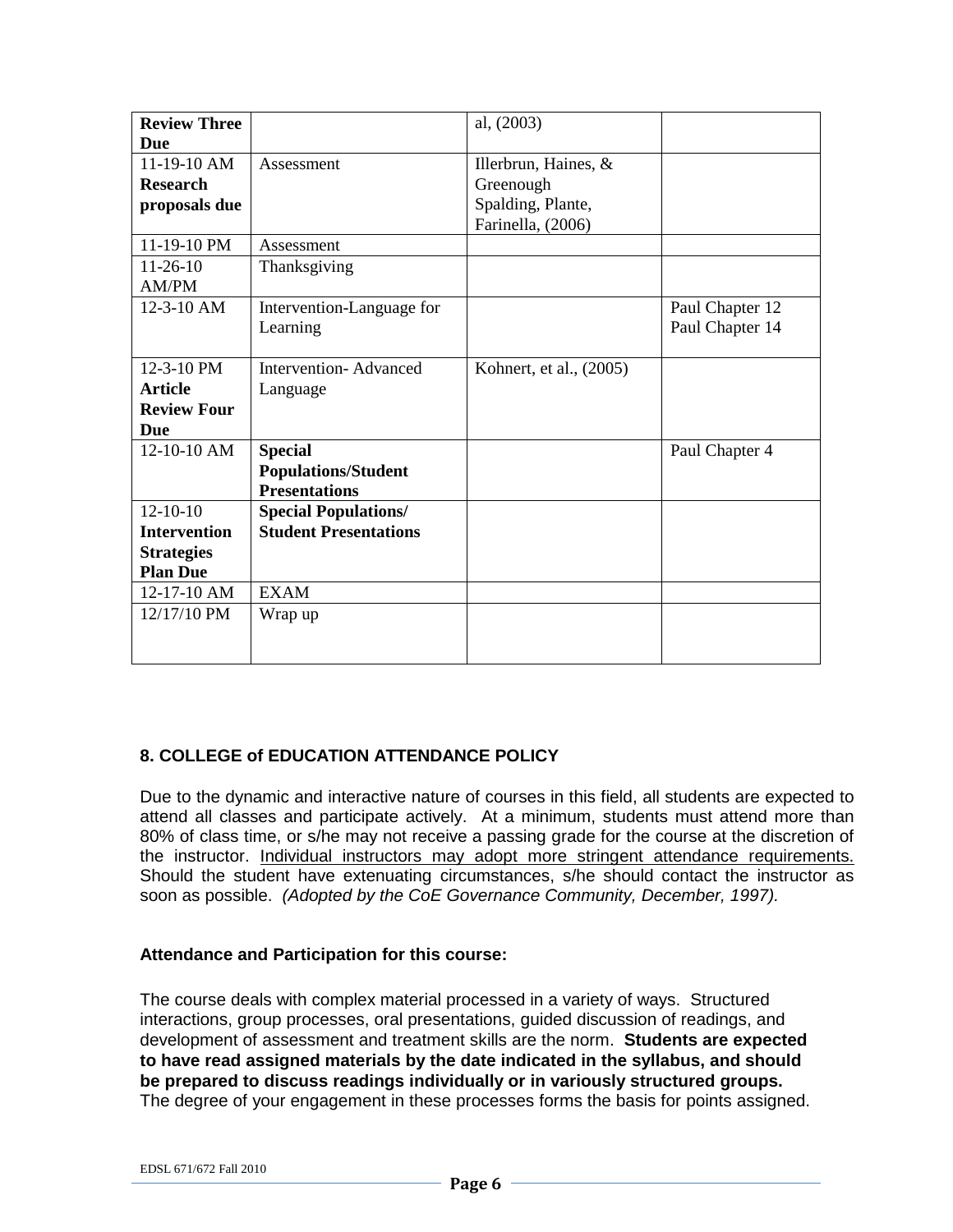Due to the fast paced and highly interactive nature of the course, regular attendance and full participation are expected: teaching and learning is difficult (if not impossible) if one is not present for and engaged in the process. Therefore, the above College Attendance Policy is amplified as follows: 1. Missing more than 2 class meetings will result in the reduction of one letter grade. 2. Arriving late or leaving early on more than two occasions will result in the reduction of one letter grade. 3. Illness and emergency circumstances will be considered/negotiated on a case-by-case basis. These measures should not be considered punitive, as students are expected to establish appropriate personal, academic and career-ladder priorities. Therefore these measures should be viewed as taking appropriate individual responsibility for one's own learning in a democratic, collaborative and reciprocal-learning environment.

## **9. GENERAL CONSIDERATIONS**

## **GENERAL CONSIDERATIONS**

### *Writing*

**I**n keeping with the All-University Writing Requirement, all 3 unit courses must have a writing component of at least 2,500 words (approximately 10 pages) which can be administered in a variety of ways. This course will require a writing component of at least 5,ooo words.

#### *Appeals*

 Every student has the right to appeal grades, or appeal for redress of grievances incurred in the context of any course. Disputes may be resolved informally with the professor, or through the formal appeal process.

#### **Ability**

Every student has the right to equitable educational consideration and appropriate accommodation. Students having differing ability (mobility, sight, hearing, documented learning challenges, first language/English as a second language) are requested to contact the professor at the earliest opportunity. Every effort will be made to accommodate special need. Students are reminded of the availability of Disabled Student Services, the Writing Center, technology assistance in the computer labs, and other student support services available as part of reasonable accommodation for special needs students.

#### **CSUSM Academic Honesty Policy**

"Students will be expected to adhere to standards of academic honesty and integrity, as outlined in the Student Academic Honesty Policy. All written work and oral assignments must be original work. All ideas/materials that are borrowed from other sources must have appropriate references to the original sources. Any quoted material should give credit to the source and be punctuated with quotation marks.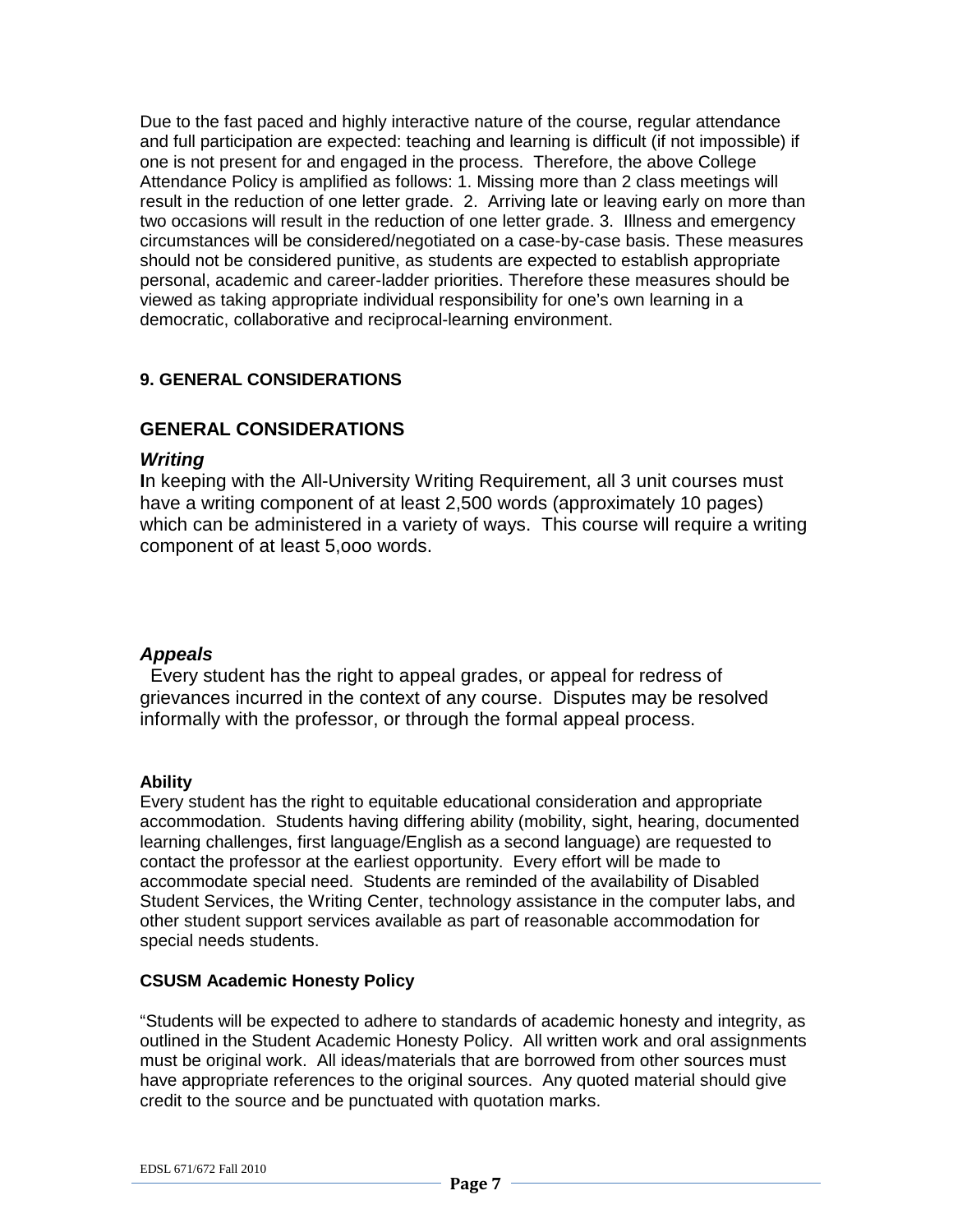Students are responsible for honest completion of their work including examinations. There will be no tolerance for infractions. If you believe there has been an infraction by someone in the class, please bring it to the instructor's attention. The instructor reserves the right to discipline any student for academic dishonesty in accordance with the general rules and regulations of the university. Disciplinary action may include the the class as a whole."

### **Appeals**

Every student has the right to appeal grades, or appeal for redress of grievances incurred in the context of any class. Disputes may be resolved informally with the professor, or through the formal grades appeal process. For the latter, consult Dr. Kelly, Associate Dean.

### **Students with Disabilities Requiring Reasonable Accommodations**

Students are approved for services through the Disabled Student Services Office (DSS). The DSS Office is located in Craven Hall 5205, and can be contacted by phone at (760) 750-4905 or TTY (760) 750-4909. Students authorized by DSS to receive reasonable accommodations should meet with their instructor during office hours or, in order to ensure confidentiality in a more private setting.